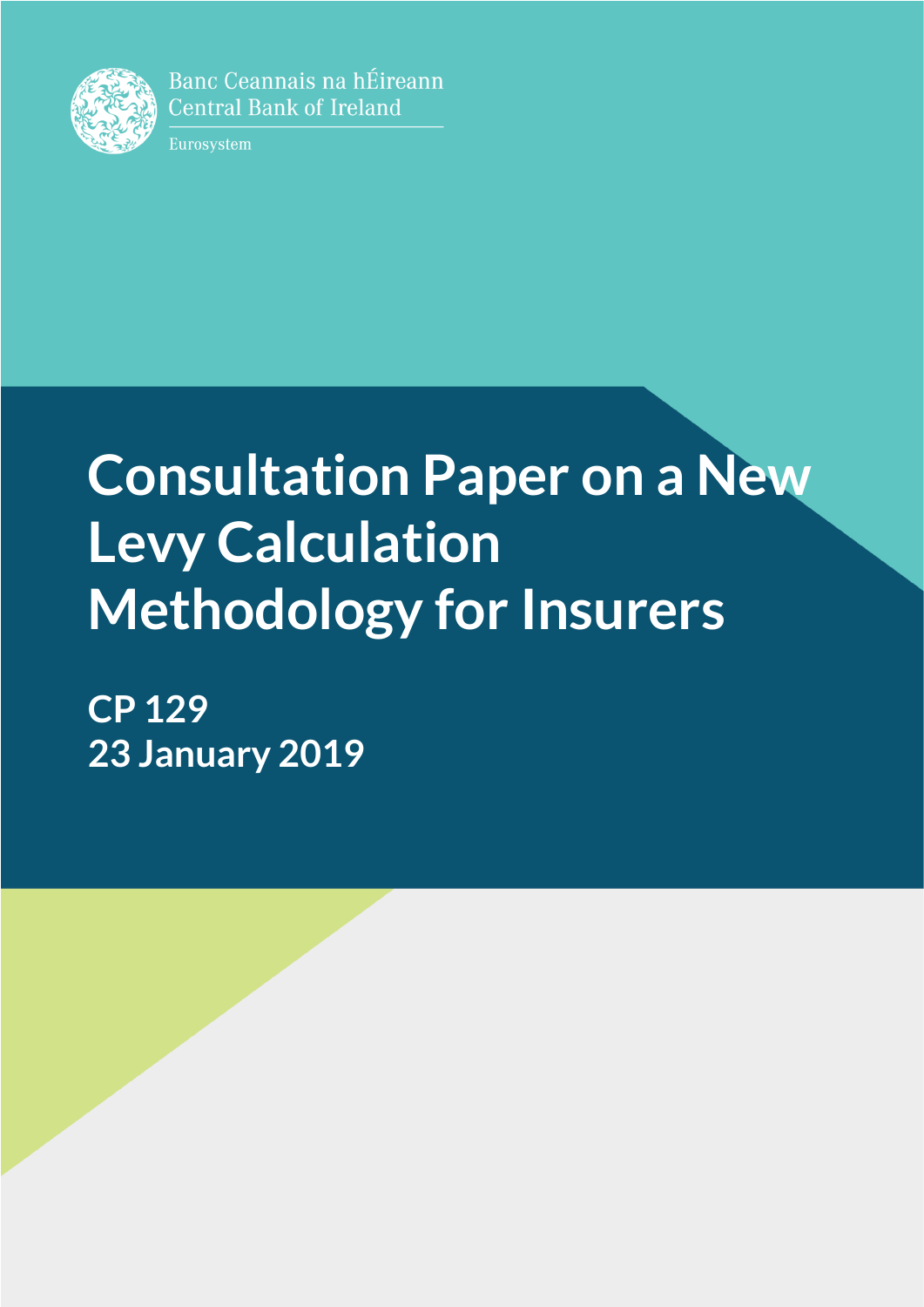# **Table of Contents**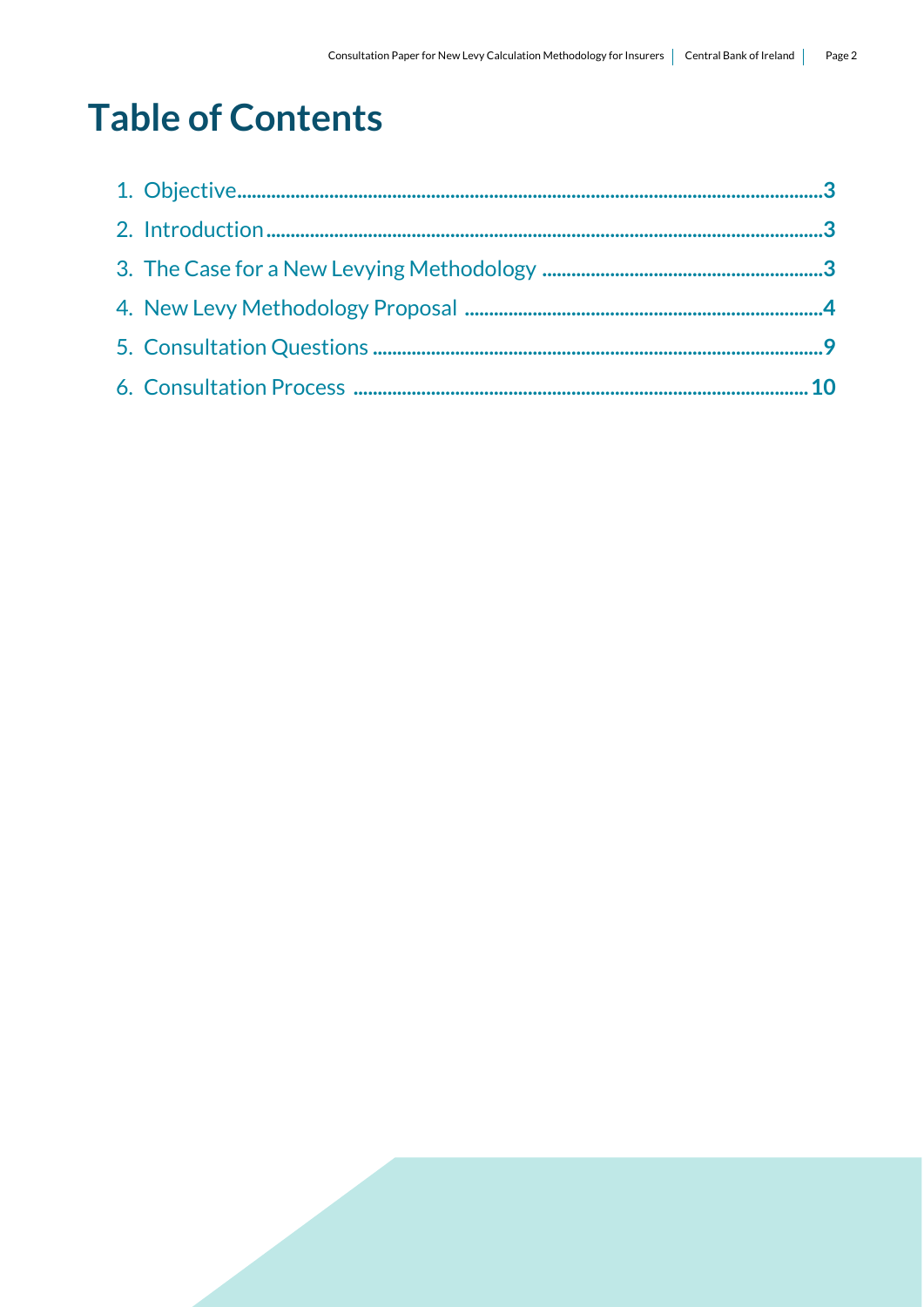# **1. Objective**

The aim of this consultation is to elicit views on a revised methodology for calculating the industryfunding levy for all insurance entities supervised by the Central Bank of Ireland.

# **2. Introduction**

The Central Bank of Ireland's ("the Central Bank") total funding requirement for financial regulation activity is determined on an annual basis by the resources required to discharge its legal responsibilities under domestic and EU law.

Sections 32D and 32E of the Central Bank Act 1942, as amended, provide that the Central Bank Commission may make regulations relating to the imposition of levies and fees on the financial services sector in respect of the recoupment of the costs of financial regulation.

# **3. The Case for a New Levying Methodology**

In the context of meeting its statutory objectives, the Central Bank's Strategic Plan 2019-2021 anticipates further limited growth in its resources. For instance, these resources will be targeted primarily to address the increasing complexity of the financial landscape arising from Brexit and the expansion of financial conduct regulation. Notwithstanding these requirements, a central theme of the strategic plan is for greater emphasis on stabilisation of the CBI's budget and staffing levels with a heavy emphasis on redeployment and reprioritisation to address new tasks and emerging priorities. The Central Bank is committed to stabilisation both to ensure its long-term financial independence and to limit the rate of increases in levies on regulated firms. In relation to levies, the Central Bank's funding strategy for financial regulation seeks to:

- 1. Increase the proportion of financial regulation costs chargeable to industry, thereby reducing taxpayer subvention, with the ultimate aim of recovering the full cost of financial regulation activity from regulated firms. This is consistent with the feedback statement on CP95 'Funding the Cost of Financial Regulation', in which the Central Bank and the Department of Finance jointly set out a strategic intention to move towards full industry funding on a phased basis;
- 2. Adopt, where appropriate, principles which support a predictable, transparent and proportionate pricing approach; and
- 3. Reduce complexity and risk associated with the current funding approach.

In relation to pricing of (re)insurance levies specifically, the Central Bank currently uses a banded approach to determine 100% of the levy. The relevant band or category is determined by the regulated entity's impact rating under PRISM. In order to determine a firm's impact category, the weighted average of selected metrics, taken from its most up-to-date supervisory returns, is calibrated to compute an impact score. The impact score is recalculated automatically every time new data is submitted to the Central Bank via the online reporting system. Scores for each financial sector or subsector are calibrated in order to align to the impact categories (Ultra High, High, Medium High, Medium Low, or Low) which reflect the potential harm that could arise from the failure of the firm.

Applying this approach, levy rates in 2018 are tabulated below: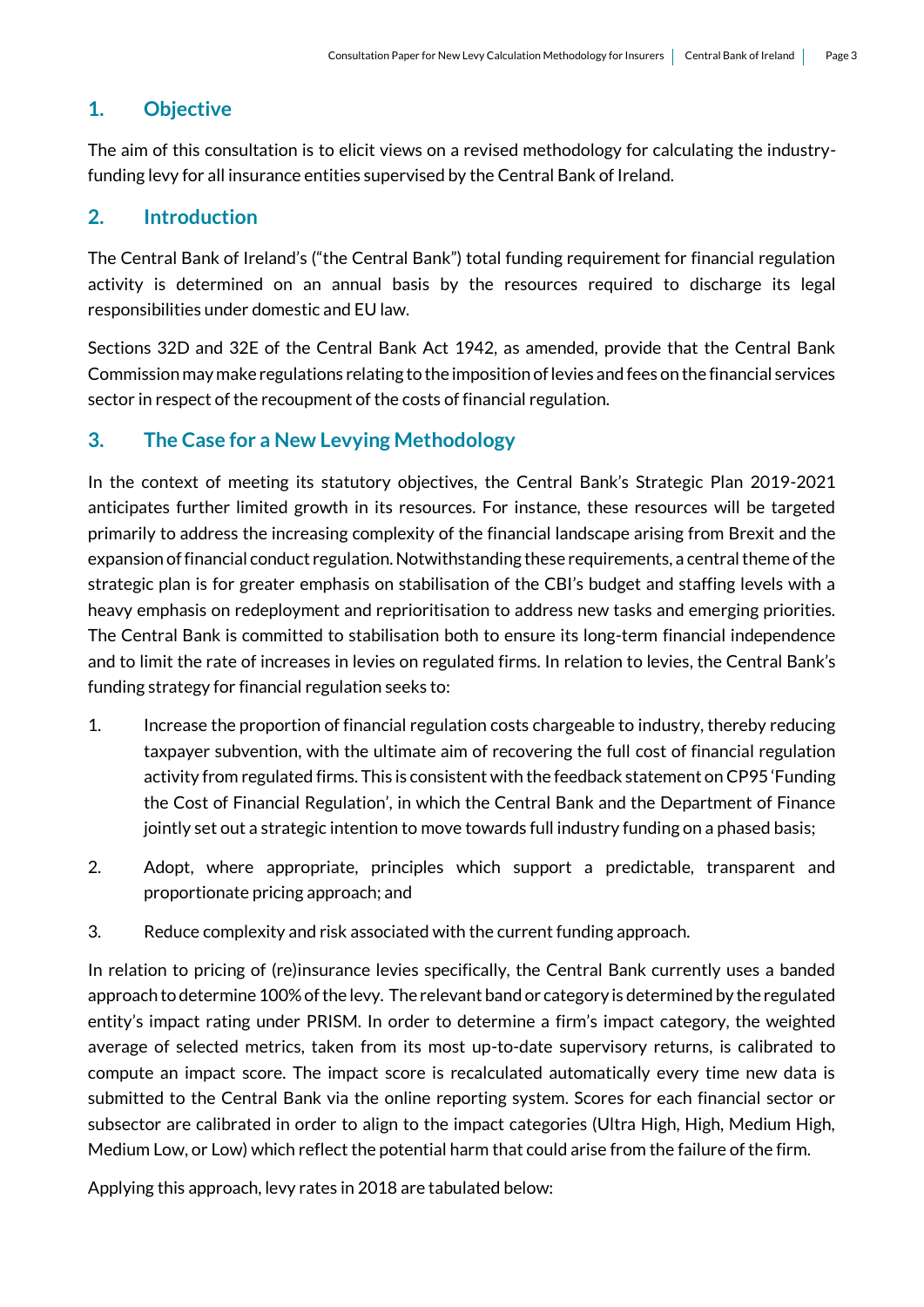#### **Table 1 | 2018 Levy Rates by Prism Category**

| <b>Impact</b>   | <b>Ultra High</b> |            | <b>Medium</b> | <b>Medium</b> | Low     |  |  |
|-----------------|-------------------|------------|---------------|---------------|---------|--|--|
| <b>Category</b> | <b>High</b>       |            | <b>High</b>   | Low           |         |  |  |
| Levy            | €3,329,855        | €1,510,922 | €345,472      | €68,678       | €20,192 |  |  |

The data in Table 1 illustrate the significant threshold effects in monetary terms that currently occur if a firm moves between bands.

In order to eliminate the threshold effect inherent in this banded approach, and to increase the transparency of the methodology behind the levies payable, while maintaining the principle that larger or riskier firms should pay higher levies than smaller or less risky firms, the Central Bank proposes a new levy methodology. The new methodology proposes to place greater emphasis on the individual, or firm-specific characteristics and impact scores, rather than on the rating category assigned under the current approach. The objective is to ensure that levies are more proportionate and to eliminate the "cliff" effects apparent in Table 1 above.

The Central Bank is currently carrying out a review of the PRISM impact framework with a view to updating the impact calculation methodology. It is the intention that levies will continue to reflect a firm's impact. Accordingly, the methodology and/or the variables for calculation of the variable element of the levy will be updated as necessary to reflect changes in the impact methodology. The approach outlined in this consultation paper is based on the latest updates with respect to the evolution of the PRISM impact review.

# **4. New Levy Methodology Proposal**

.

### **4.1 Continuous Levying Methodology for Annual Supervisory Fees for Firms with Head Offices in Ireland**

To determine a (re)insurance undertaking's annual fee, the methodology provides for a minimum fee component and a variable fee component, to be calculated as follows<sup>1</sup>:

The minimum fee component is equal to 45%<sup>2</sup> of the total amount of the CBI's aggregate annual levy requirement from the Insurance sector.

 $1$  There are percentages specified at various stages in the new methodology. These percentages are illustrative of what might have applied in a 2018 context. These percentages will be calibrated and determined annually, and are therefore subject to change in future years.

<sup>&</sup>lt;sup>2</sup> The proportion of 45% of the total levy to be met by way of a fixed fee has been informed by the requirement for the CBI to recover a fixed cost base of the insurance supervisory function within the Bank. The supervision infrastructure (e.g., permanent staff, IT systems, premises) has to be maintained regardless of the size of the individual firms under supervision.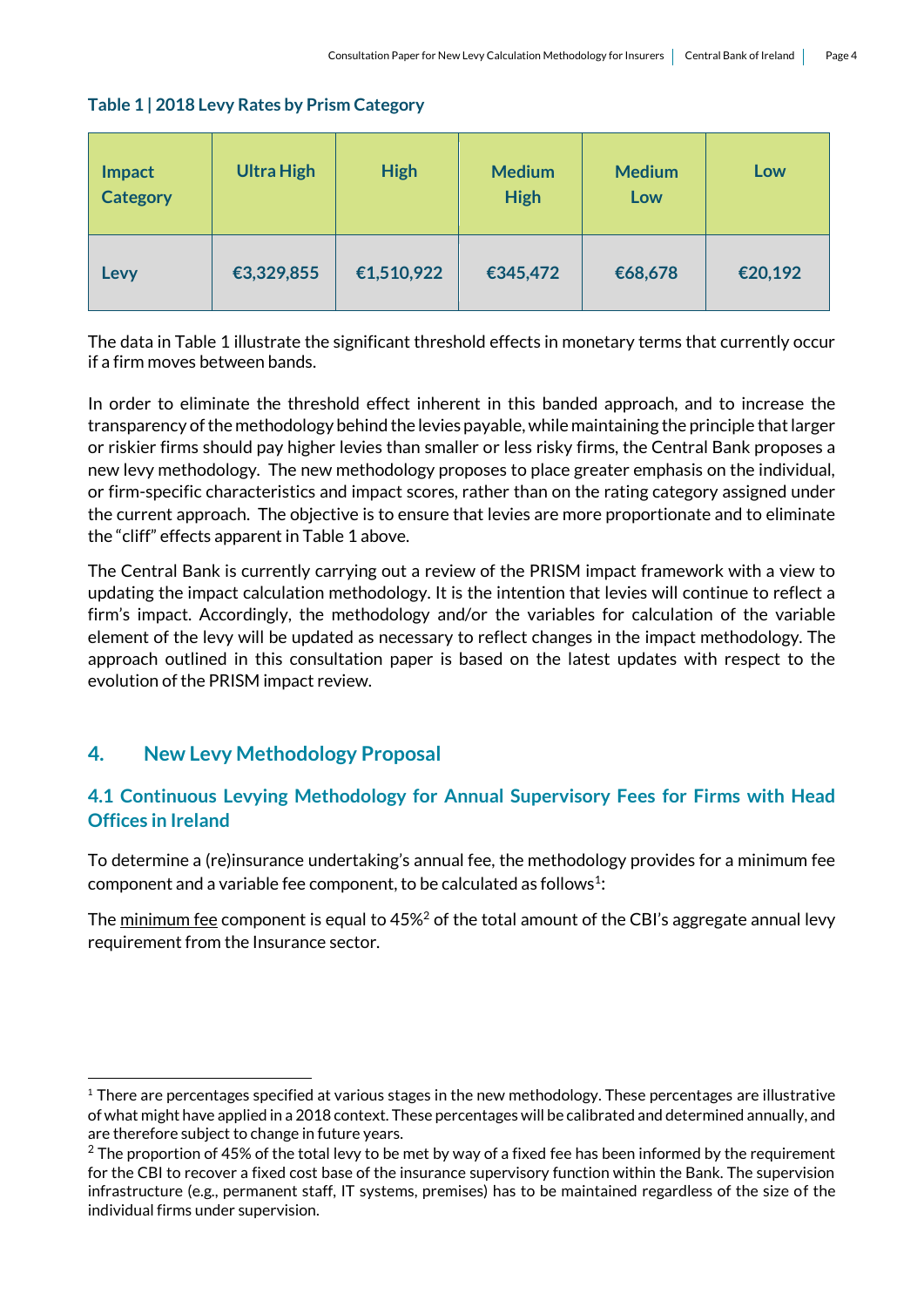This sum is apportioned by PRISM impact category as follows $3$ :

- High impact firms will pay 75% of this minimum fee component, split 80:20 between non-life and life firms<sup>4</sup>;
- Medium high impact firms will pay 12% of this minimum fee component, split equally among them;
- Medium low impact firms will pay 8% of this minimum fee component, split equally among them;
- Low impact (non-captive) firms will pay 5% of this minimum fee component, split equally among them, and
- Low impact (captives) will pay a separately determined fixed charge set by the Central Bank.

The minimum fee by PRISM impact category will be calibrated and published annually by the Central Bank.

The variable fee component is equal to the remaining 55% total amount of the CBI's aggregate annual levy requirement from the Insurance sector. The proposal centres on the distribution of this aggregate sum among firms on the basis of the key metrics driving PRISM Impact scores, Gross Written Premium (GWP) and Gross Technical Provisions (TPs)<sup>5</sup>.

Firms will be charged a variable fee (on top of the minimum fee) calculated on the basis of their own metrics, subject to the adjustments that may apply and as described below:

- A firm will pay a fee in proportion to the aggregate sum of GWP and gross TPs; this aggregate sum will be expressed in €millions.
- The rate per million of this aggregate metric will be calibrated and published annually by the Central Bank.
- The aggregate variable levy due is estimated as follows:

#### Variable € Fee Payable = Firm (GWP€m + TP€m) \* Rate per €m

#### **Adjustments:**

 To reflect the relatively smaller impact ascribed to captive insurance within our supervisory approach, captive insurers will not be liable to pay a variable fee component on top of their fixed charge.

<sup>1</sup>  $3$  Our starting point in distributing the fixed fee across PRISM categories was to consider the distribution of levies paid in 2017 by PRISM category. This distribution was approximately 65% high impact, and 35% by other categories. The calibration of the distribution of the fixed fee across impact categories is based on a consideration of the following factors: (i) the intensive supervision of high-impact firms which reflects staff numbers directly involved in their supervision along with support such as analytics, actuarial and inspections, (ii) among the high-impact firms, non-life firms are, by their nature, more risk-sensitive compared with life firms which predominantly write unit-linked business, and (iii) high impact non-life firms are generally smaller than life and will benefit from a lower variable fee.

<sup>4</sup> If there are additional categories of firms authorised in the high-impact category (e.g. reinsurance), we will amend the split to include that additional category.

<sup>5</sup> These data are sourced from regulatory returns. GWP as reported in annual return S.05.01 rows R0110 R0120 R0130 R1410 columns C0200 and C0300. Gross TPs as reported in annual return SE.02.01.16 rows R0510 R0600 R0690 column C0010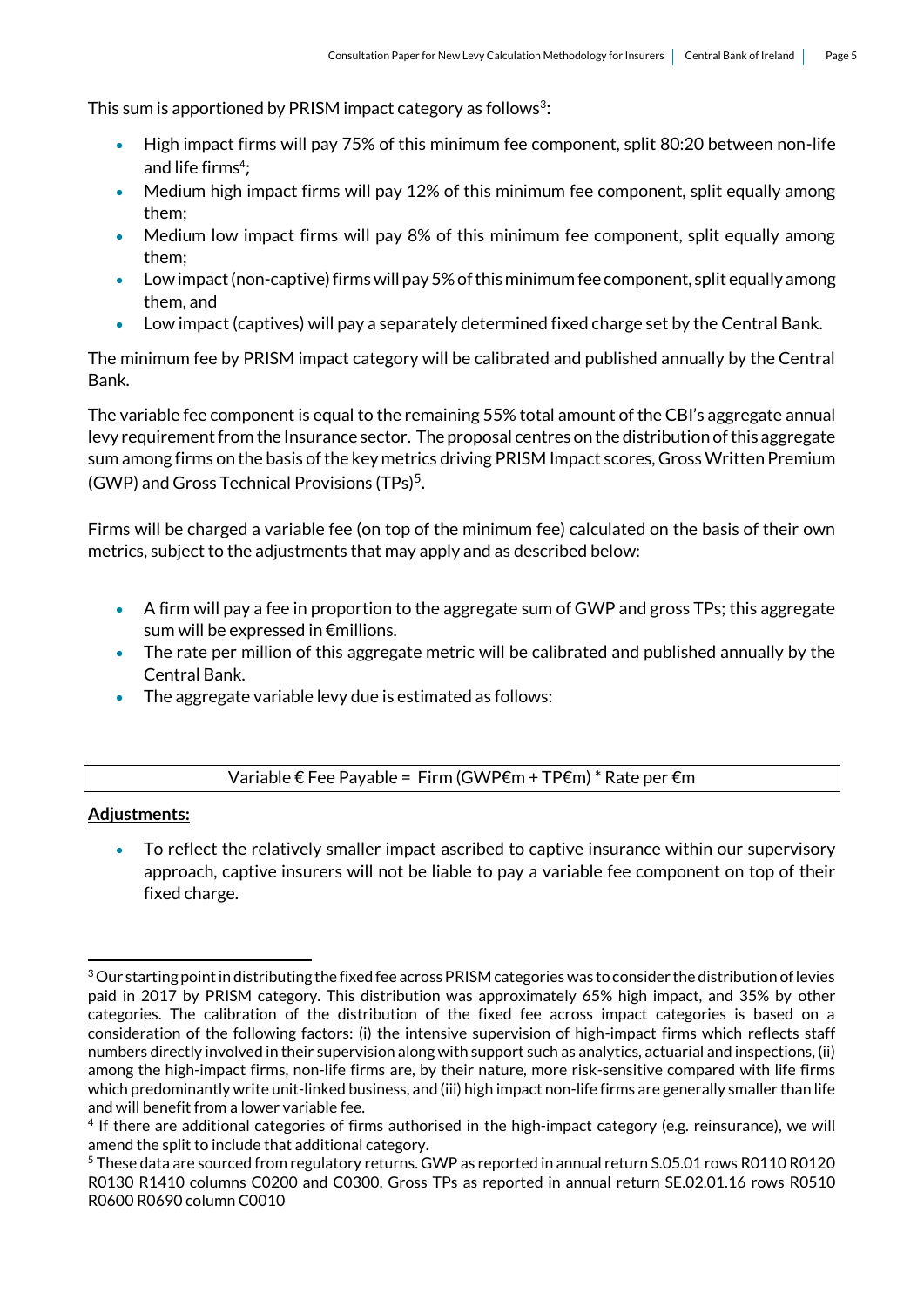- To reflect the relatively smaller impact ascribed to unit-linked business, the calculation of an aggregate GWP or TP figure will be on the basis of 35%<sup>6</sup> of any unit-linked GWP and unit-linked TPs, plus 100% of all non-unit-linked business.<sup>7</sup>
- To reflect the relatively smaller impact ascribed to reinsurers' business, the calculation of the variable component for reinsurers will be on the basis of 35% of aggregate GWP and TP figures.
- Where a firm reports a negative figure for technical provisions, this figure will be set to zero for the purposes of calculating the aggregate metric.

A summary of the overall approach is provided in Figure 1.



#### **Figure 1 | Overview of the Approach**

1

<sup>&</sup>lt;sup>6</sup> Reinsurance firms and unit-linked life firms can appear to be disproportionately "large" in terms of their balance sheets or premium income, relative to the size of other types of insurers. Our approach aims to have the same levy methodology for all firms. The application of a generic methodology across heterogeneous groups of firms requires us to make some adjustments to ensure consistency. For this reason it is proposed that the variable fee applied to those types of firms will be discounted to 35%, and this discount aims to put these firms' GWP and unit-linked TPs metric on a par with the non-life and the non-unit-linked life firms. The choice of 35% has been informed by scenario analyses on the data.

 $7$  These data are sourced from regulatory returns. GWP as reported in annual return S.05.01 rows R1410 columns C0230 and Gross TPs as reported in annual return SE.02.01.16 rows R0690 column C0010.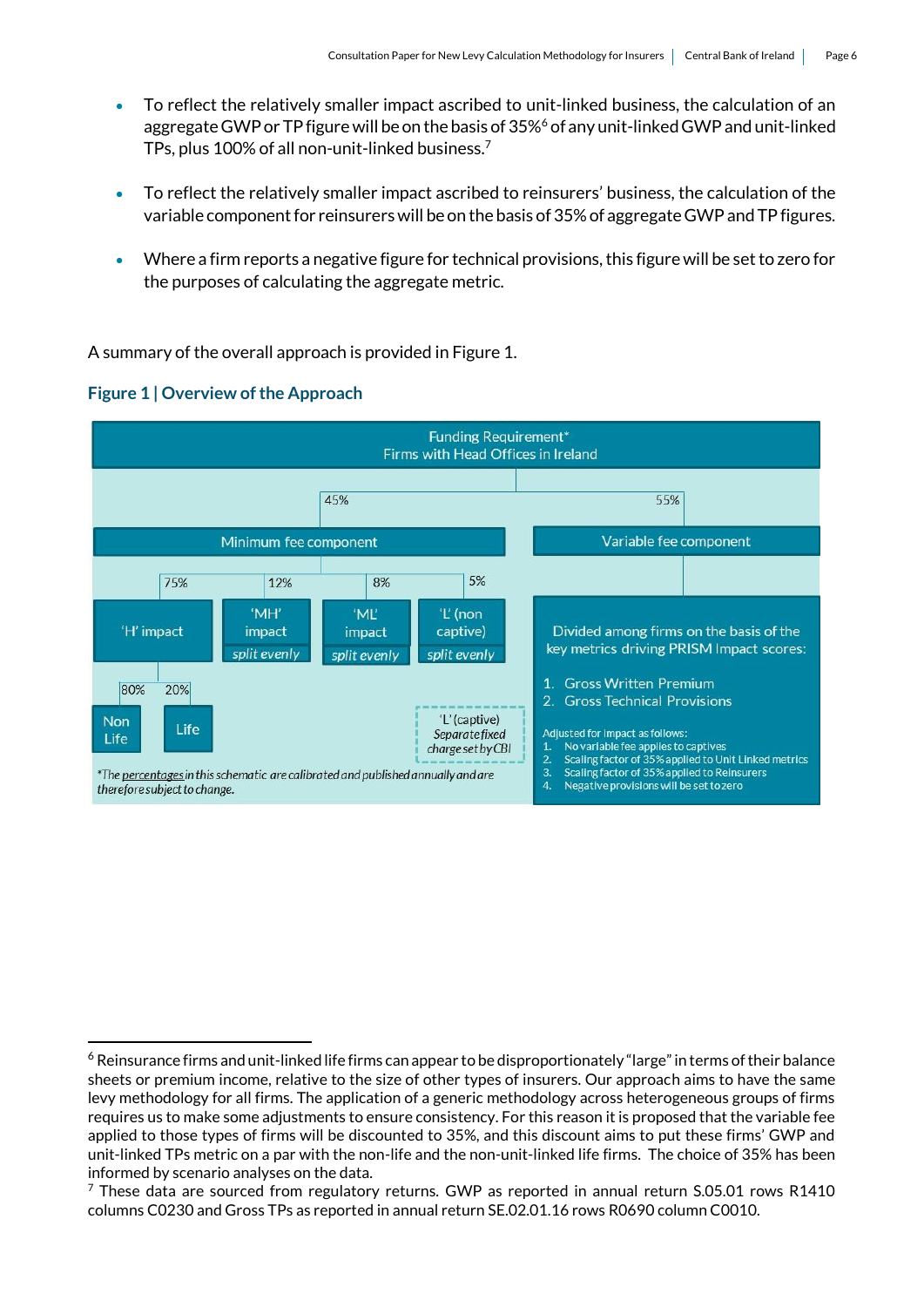Four examples of how this new methodology will work in practice are set out below<sup>8</sup>.

In the illustrative examples, the minimum fee per impact category is as follows:

|  |  |  |  | Table 2   Sample Minimum Fees by Impact Category for Illustrative Examples |
|--|--|--|--|----------------------------------------------------------------------------|
|--|--|--|--|----------------------------------------------------------------------------|

| <b>Impact</b><br><b>Category</b> | <b>High/Ultra</b><br><b>High Impact</b>        | <b>Medium</b><br><b>High Impact</b> | <b>Medium Low</b><br><b>Impact</b> | <b>Low Impact</b><br>(Non-<br>Captive) | <b>Low Impact</b><br><b>Captive only</b> |
|----------------------------------|------------------------------------------------|-------------------------------------|------------------------------------|----------------------------------------|------------------------------------------|
| <b>Minimum</b><br><b>Fees</b>    | €1,289,044<br>(Non-Life)<br>€375,971<br>(Life) | €78,464                             | €29,344                            | €18,799                                | €15,000                                  |

For the purposes of the following illustrative examples, the rate to be levied per €million of the aggregate metric of GWP + TP has been set by the Central Bank at €103.36 (per €million).

#### **Figure 2 | Illustrative Examples**

Example 1: High Impact Life Firm with Unit Linked Business

|                            |        |        | <b>Online Returns</b> |                          |       | Scaling for Variable Levy |          |             | Rate per<br>€m |          | Levy<br>payable                                                                                                              |
|----------------------------|--------|--------|-----------------------|--------------------------|-------|---------------------------|----------|-------------|----------------|----------|------------------------------------------------------------------------------------------------------------------------------|
| with Unit Linked business  |        |        |                       |                          |       |                           |          |             |                |          |                                                                                                                              |
| High Impact Life Firm      |        | Total  | Components            |                          | 35%   | 100%                      | Leviable |             |                |          |                                                                                                                              |
|                            |        |        | U.L                   | Other                    | U.L   | Other                     |          |             |                |          |                                                                                                                              |
|                            | GWP €m | 3,233  | 2,795                 | 438                      | 978   | 438                       | 1,416    |             |                |          |                                                                                                                              |
| Example 1                  | TP €m  | 20,050 | 17,373                | 2,677                    | 6,081 | 2,677                     | 8,758    |             |                |          |                                                                                                                              |
|                            |        |        |                       |                          |       |                           |          |             |                |          |                                                                                                                              |
|                            |        |        |                       | Variable Levy Component: |       |                           | 10,174   | $\mathbf x$ | €103.36        | $\equiv$ | €1,051,564                                                                                                                   |
|                            |        |        |                       | Fixed Levy Component:    |       |                           |          |             |                |          | €375,971                                                                                                                     |
|                            |        |        |                       | <b>Total Levy</b>        |       |                           |          |             |                |          | €1,427,535                                                                                                                   |
|                            |        |        |                       |                          |       |                           |          |             |                |          |                                                                                                                              |
| levy to be raised of €35m. |        |        |                       |                          |       |                           |          |             |                |          | <sup>8</sup> Examples have been chosen to reflect the approximate average fee for this impact category of firms with a total |

<sup>&</sup>lt;sup>8</sup> Examples have been chosen to reflect the approximate average fee for this impact category of firms with a total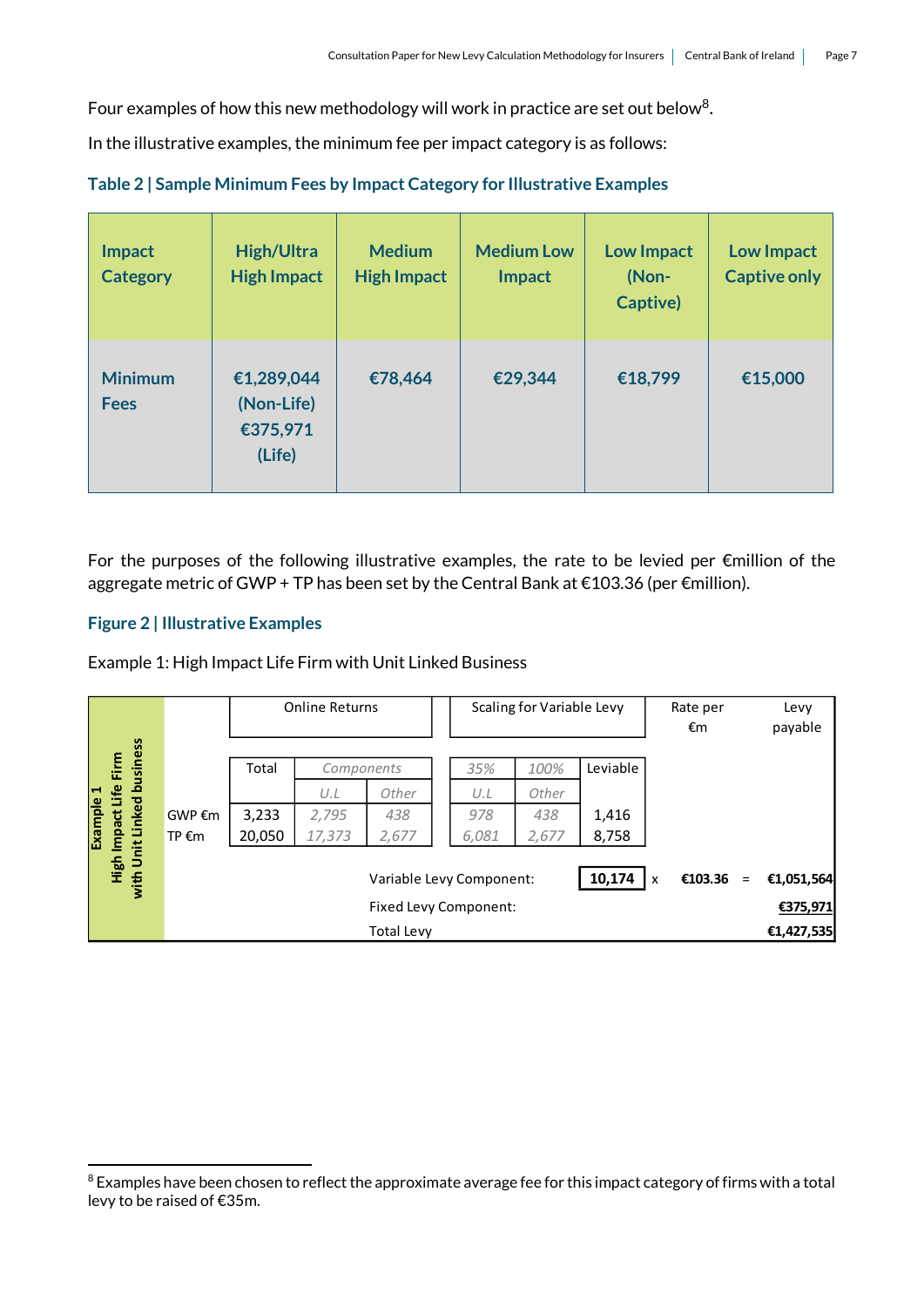| Eirm                 |                 |                  | <b>Online Returns</b> |                   |                                                   |       | Scaling for Variable Levy |                           |           | Rate per<br>€m      | Levy<br>payable |
|----------------------|-----------------|------------------|-----------------------|-------------------|---------------------------------------------------|-------|---------------------------|---------------------------|-----------|---------------------|-----------------|
| Reinsurance          |                 | Total            | Components            |                   |                                                   | 35%   | 100%                      | Leviable                  |           |                     |                 |
| $\mathbf{\tilde{c}}$ |                 | Other<br>Reinsce |                       | Reinsce           | Other                                             |       |                           |                           |           |                     |                 |
| Example              | GWP €m          | 2,485            | 2,485                 | $\Omega$          |                                                   | 870   | 0                         | 870                       |           |                     |                 |
| <b>Impact</b>        | TP $\epsilon$ m | 5,008            | 5,008                 | 0                 |                                                   | 1,753 | 0                         | 1,753                     |           |                     |                 |
| Mediun High          |                 |                  |                       |                   | Variable Levy Component:<br>Fixed Levy Component: |       | 2,623                     | $\boldsymbol{\mathsf{x}}$ | €103.36 = | €271,067<br>€78,464 |                 |
|                      |                 |                  |                       | <b>Total Levy</b> |                                                   |       |                           |                           |           |                     | €349,531        |

# Example 2: Medium High Impact Reinsurance Firm

# Example 3: Low Impact Non-Life Firm

| Firm                 |                 |                                | <b>Online Returns</b> |                       |  |     | Scaling for Variable Levy |          |  | Rate per<br>€m |           | Levy<br>payable |
|----------------------|-----------------|--------------------------------|-----------------------|-----------------------|--|-----|---------------------------|----------|--|----------------|-----------|-----------------|
|                      |                 | Total                          |                       | Components            |  | 35% | 100%                      | Leviable |  |                |           |                 |
| Life<br>$\mathbf{m}$ |                 |                                | U.L                   | Other                 |  | U.L | Other                     |          |  |                |           |                 |
| Example              | GWP €m          | 25                             | 0                     | 25                    |  | 0   | 25                        | 25       |  |                |           |                 |
|                      | TP $\epsilon$ m | 13                             | 0                     | 13                    |  | 0   | 13                        | 13       |  |                |           |                 |
| Low Impact Non-      |                 | 38<br>Variable Levy Component: |                       |                       |  |     |                           |          |  |                | €103.36 = | €3,928          |
|                      |                 |                                |                       | Fixed Levy Component: |  |     |                           |          |  |                |           | €18,799         |
|                      |                 |                                |                       | <b>Total Levy</b>     |  |     |                           |          |  |                |           | €22,727         |

# Example 4: Low Impact Captive Firm

|                      |                        |                           |            | <b>Online Returns</b> |    |     | Scaling for Variable Levy |          |  |  |  | Levy<br>payable |
|----------------------|------------------------|---------------------------|------------|-----------------------|----|-----|---------------------------|----------|--|--|--|-----------------|
| Firm                 |                        | Total                     | Components |                       |    | 35% | 100%                      | Leviable |  |  |  |                 |
| $\blacktriangleleft$ |                        |                           | U.L        | Other                 |    | U.L | Other                     |          |  |  |  |                 |
| Example              | $GWP \in \mathfrak{m}$ | 30                        | 0          | 30                    |    | 0   | 30                        | 30       |  |  |  |                 |
|                      | TP $\epsilon$ m        | 19                        | 0          | 19                    |    | 0   | 19                        | 19       |  |  |  |                 |
| Low Impact Captive   |                        | $\boldsymbol{\mathsf{x}}$ | €0.00      | $=$                   | €0 |     |                           |          |  |  |  |                 |
|                      |                        |                           |            |                       |    |     | €15,000                   |          |  |  |  |                 |
|                      |                        |                           |            | <b>Total Levy</b>     |    |     |                           |          |  |  |  | €15,000         |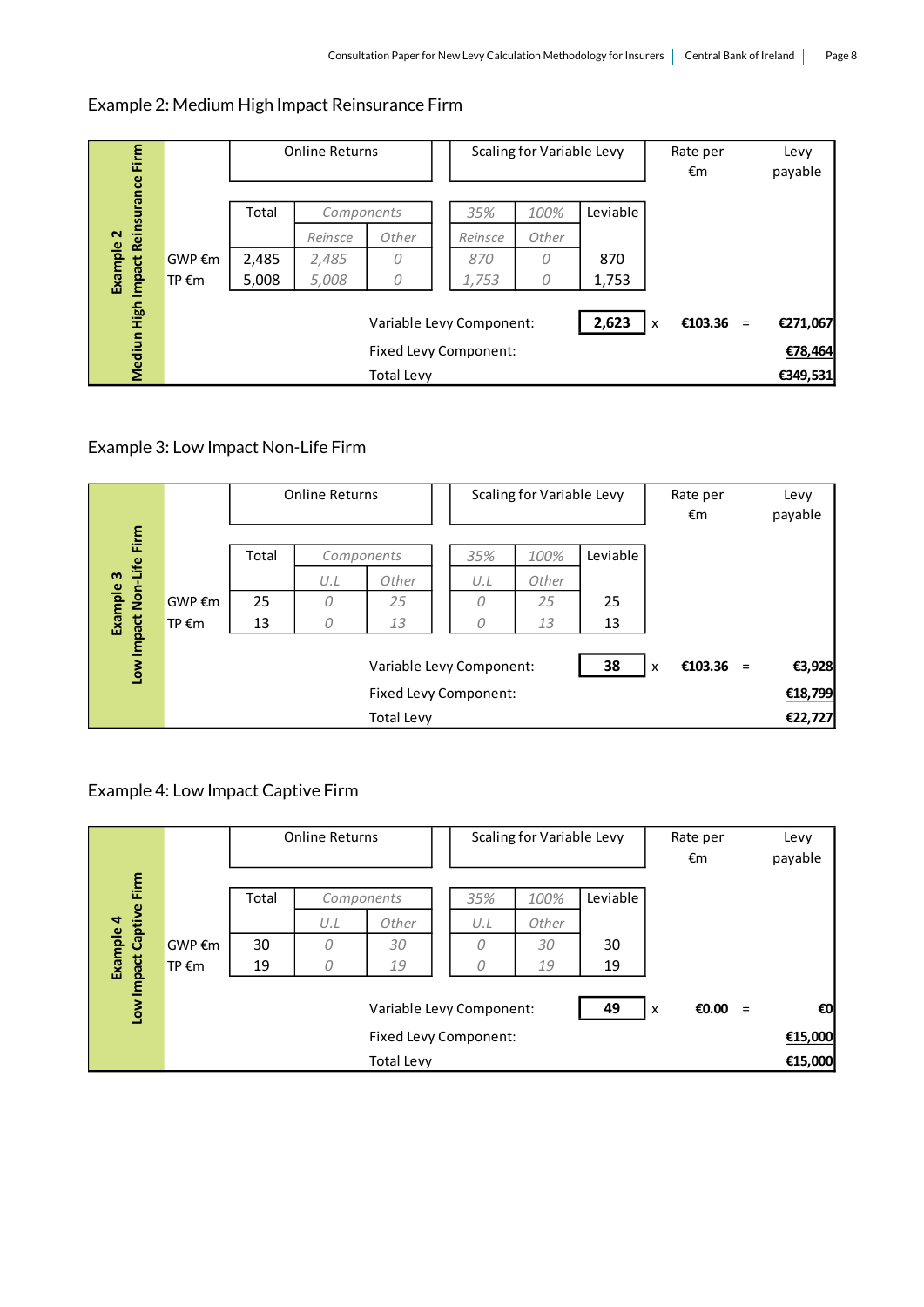# **4.2 Continuous Levying Methodology for Annual Supervisory Fees for EEA Insurers**

In 2017, and following consultation (CP108), EEA insurers - writing Irish risks on either a branch or freedom of services basis - were no longer subject to a single low levy, irrespective of size and complexity. This approach was replaced with a differentiated approach reflecting that:

- A few EEA insurers are major participants in the Irish insurance market and require greater supervisory oversight.
- The cumulative losses in motor insurance and the concurrent failures of Setanta (Malta) and Enterprise Insurance (Gibraltar) have required an increase in the Central Bank's supervisory oversight on all insurers writing motor insurance business, including EEA insurers.

The approach implemented in 2017 was to differentiate three categories for levying purposes:

Category 1: Non-life insurers writing motor insurance in Ireland with more than  $\epsilon$ 50m in Irish risk premiums and life insurers having written more than €100m Irish risk premiums, to be levied at one half the rate of medium high insurers.

Category 2: Non-life insurers writing motor insurance in Ireland with less than €50m in Irish risk premiums, to be levied at one-half the rate of medium low insurers.

Category 3: Insurers not belonging to category 1 or 2, to be levied at a minimum flat fee.

In summary, the continuous levying methodology will continue to be applied similarly to EEA insurers as was outlined in CP108. It is proposed to retain the categorisation of EEA insurers into Categories 1, 2 and 3. The levy will be calculated as follows:

- Category 1 branches will pay a levy amount equivalent to the "average" levy paid by all medium-high firms;
- Category 2 branches will pay a levy amount equivalent to the "average" levy paid by all medium-low firms, and
- Category 3 branches will pay a levy amount that will be determined annually and will be lower relative to Category 2.

By way of illustration of this approach, the 2018 levies for Category 1, 2 and 3 firms are €172,736, €34,339, and €15,144 respectively.

In addition, a scale of levies for Third Country Branches will be developed reflecting an amount of supervisory effort that lies between that for an EEA branch and a subsidiary

# **5. Consultation Questions**

The Central Bank would like your views on the proposed methodology and if you do not agree with this approach please propose alternatives.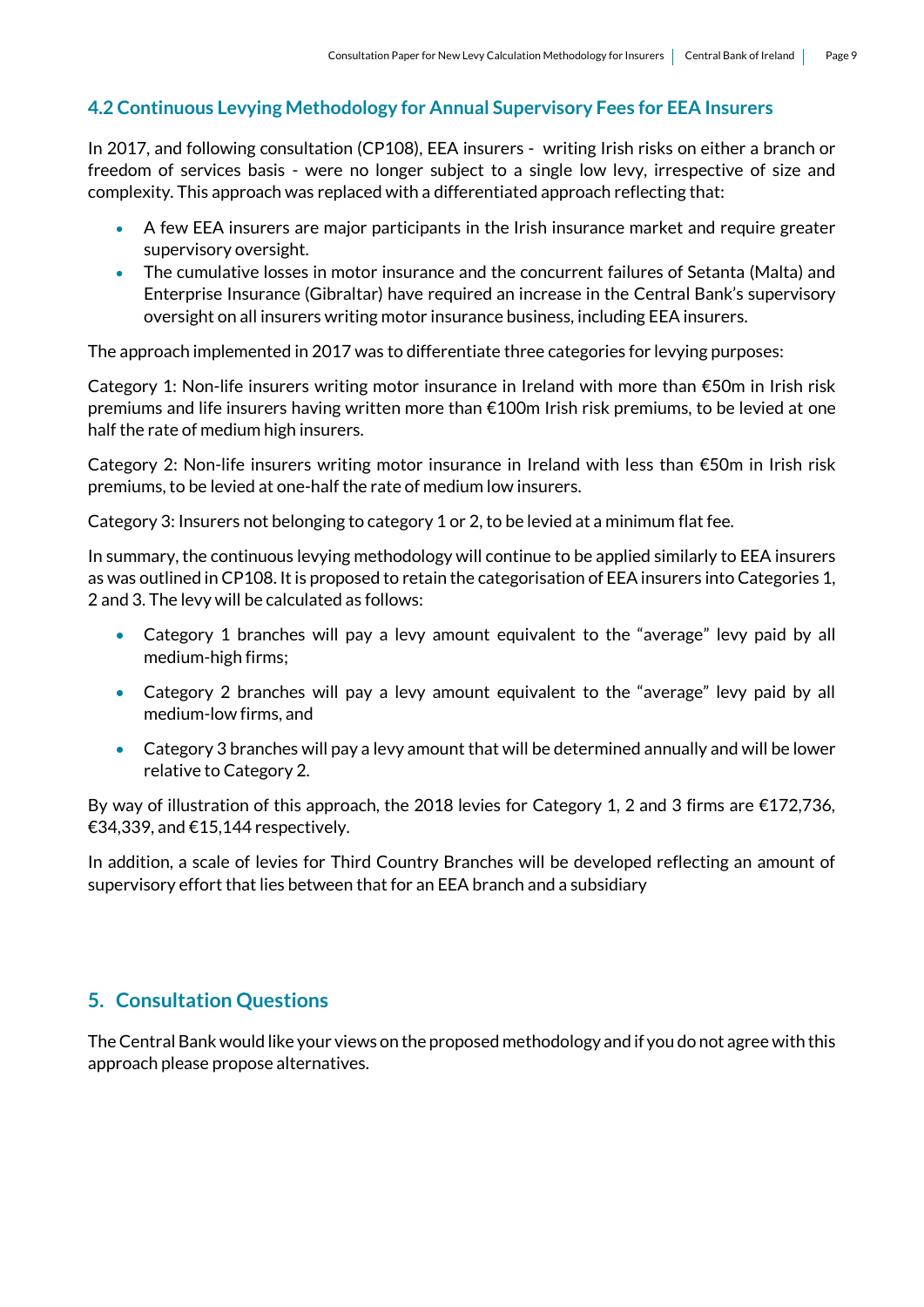# **6. Consultation Process**

The public consultation process will run from **23 January 2019 to 29 March 2019**. Any submissions after this date may not be considered.

The Central Bank intends to make submissions available on its website after the deadline for receiving submissions has passed. Therefore, please do not include commercially sensitive material in your submission, unless you consider it essential. If you do include such material, please highlight it clearly, so that reasonable steps may be taken to avoid publishing that material. This may involve publishing submissions with the sensitive material deleted and indicating the deletions.

Notwithstanding the above, the Central Bank makes no guarantee not to publish any information that you deem confidential. So be aware that, unless you identify any commercially sensitive information, you are making a submission on the basis that you consent to it being published in full.

Please clearly mark your submission 'New Levy Methodology for Insurers' and send it to:

Insurance Consultation 2018 Industry Funding Central Bank of Ireland PO Box 9708 Dublin 1

Or by e-mail to: levyconsultation@centralbank.ie

Please ensure to include contact details if you are responding by post.